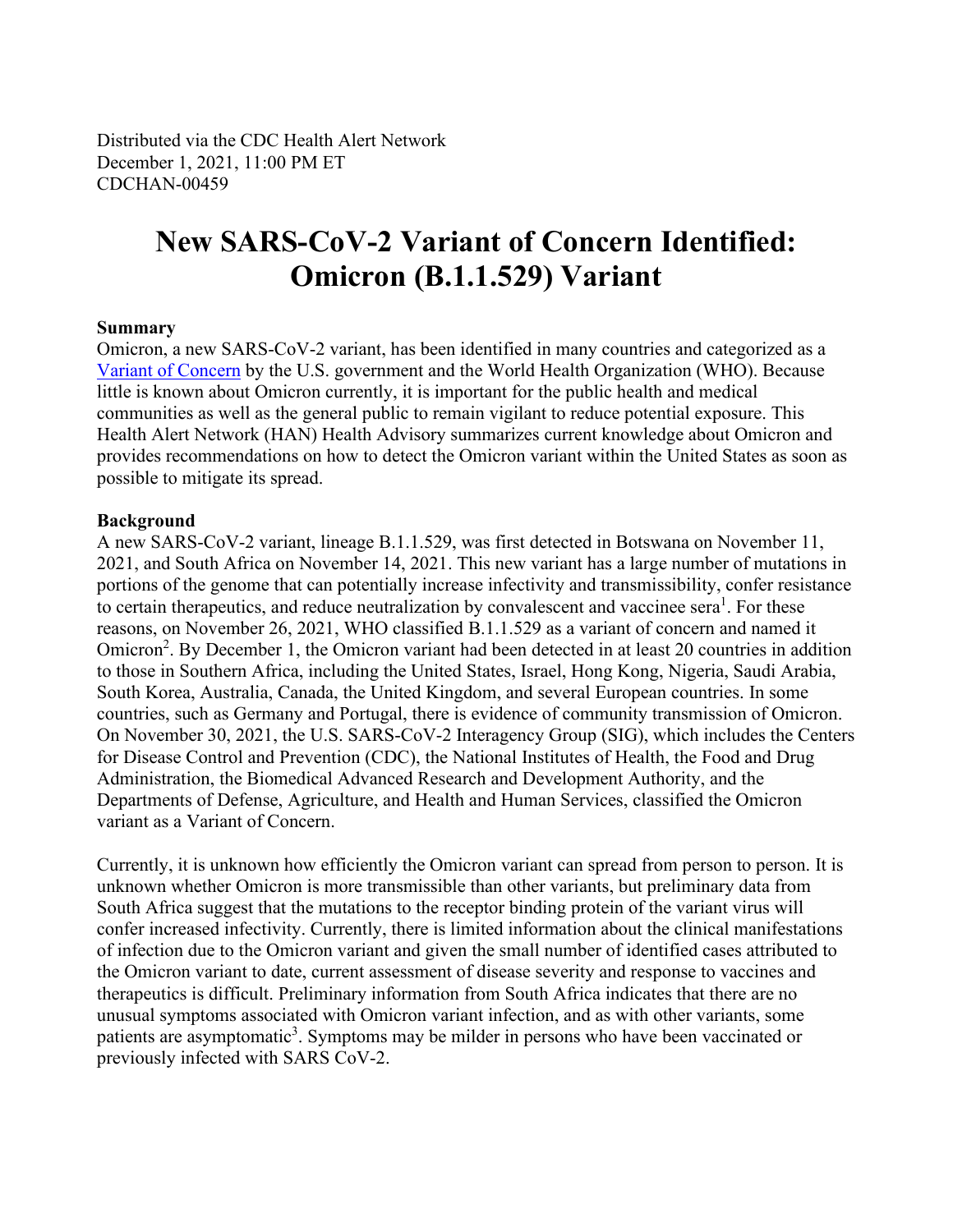Some SARS-CoV-2 variants, including the Omicron variant, have  $\Delta 69$ -70 deletion in the spike (S) gene. This particular mutation leads to failure of one of the polymerase chain reaction (PCR) targets (sometimes called S-gene target failure (SGTF)) when the virus is tested with assays that include an S gene target, including the Thermo Fisher Scientific TaqPath™ COVID-19 Combo Kit diagnostic assay<sup>4</sup>. TaqPath<sup>™</sup> tests for three proteins of SARS-CoV-2 so will still detect the virus but will fail to detect the S gene protein specifically. Such assays can be used as a screen to presumptively identify SARS-CoV-2 variants that have the  $\Delta 69$ -70 deletion, including the Omicron variant. Delta, currently the predominant variant in the United States, does not have this Δ69-70 deletion; therefore, infections due to Delta variant would not produce a SGTF profile.

#### **Recommendations for Public Health Departments and Public Health Jurisdictions**

#### *Case identification and reporting*

Public health departments should follow existing state guidelines for case investigations. Case investigation and contact tracing can help ensure compliance with mitigation measures, such as [isolation](https://t.emailupdates.cdc.gov/r/?id=h579d74dd,1566335d,1566c48f&ACSTrackingID=USCDC_511-DM71191&ACSTrackingLabel=HAN%20459-%20Professional%20and%20Media%20Partners) for people who test positive, and identify [close contacts](https://t.emailupdates.cdc.gov/r/?id=h579d74dd,1566335d,1566c490&ACSTrackingID=USCDC_511-DM71191&ACSTrackingLabel=HAN%20459-%20Professional%20and%20Media%20Partners) for public health follow-up including [testing,](https://t.emailupdates.cdc.gov/r/?id=h579d74dd,1566335d,1566c491&ACSTrackingID=USCDC_511-DM71191&ACSTrackingLabel=HAN%20459-%20Professional%20and%20Media%20Partners) masking, and [quarantine](https://t.emailupdates.cdc.gov/r/?id=h579d74dd,1566335d,1566c492&ACSTrackingID=USCDC_511-DM71191&ACSTrackingLabel=HAN%20459-%20Professional%20and%20Media%20Partners) based on vaccination status and history of prior infection. Jurisdictions that are interested in partnering with CDC to conduct enhanced case investigation to identify and characterize initial Omicron cases in the United States should contact their CDC health department liaison officer (HD LNOs). Case investigation will enable better understanding of the characteristics of the initial cases identified in the United States and will provide data on early symptoms, vaccination status, and travel history of these infected persons. In the initial weeks, collecting data on travel history, including any international locations where the infected person was present during the 14 days before illness onset (or date of positive test if asymptomatic), will help monitor importation versus domestic community transmission. All cases should be reported to CDC through existing systems, such as Epi-Info surveys and case surveillance, and using established communication channels, such as HD LNOs.

CDC is collaborating with Xprescheck and Gingko Bioworks on a SARS-CoV-2 surveillance program that involves voluntary testing of arriving international travelers at select U.S. airports. Arriving air travelers are offered both pooled sample collection in the airport and take-home kits for saliva sampling done 3-5 days after arrival; all samples are returned to the laboratory for PCR testing. All positive samples are sequenced, enabling detection of novel COVID-19 variant strains among travelers entering the United States. On November 28, 2021, the program began expanding to test air travelers entering the United States from Southern Africa, including passengers making connections through Europe.

## **Recommendations for Laboratories**

## *Surveillance*

Laboratory testing is a critical component of public health response to and surveillance of emerging variants, including the Omicron variant. The presence of the SGTF profile can signal the need for sequencing to characterize the variant in that specimen. Consideration of epidemiological factors, including recent travel history, for patients who test positive for SARS-CoV-2 can also indicate that a specimen should be prioritized and sent to CDC for sequencing.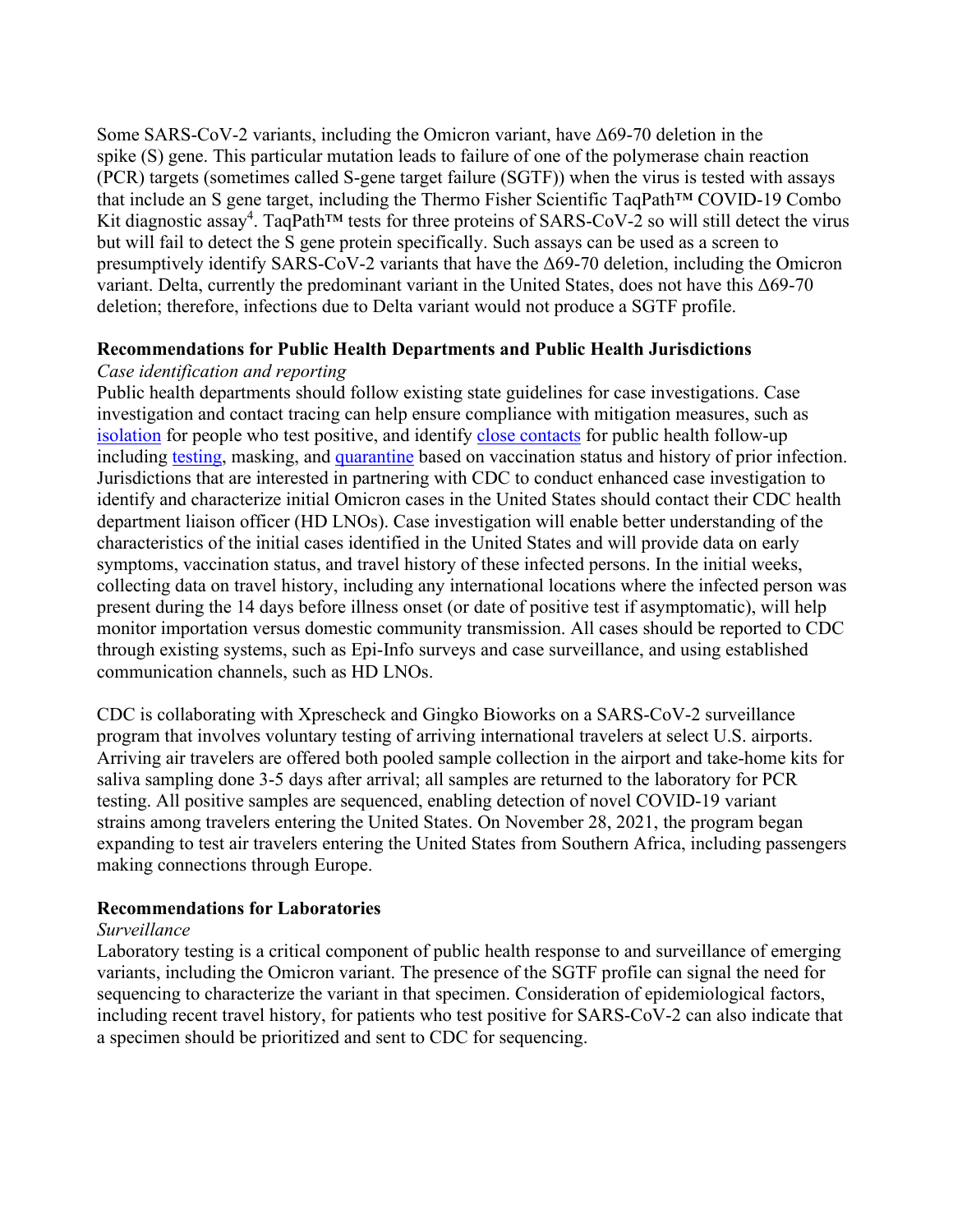In partnership with U.S. public health laboratories and the Association of Public Health Laboratories, CDC has implemented enhanced surveillance for specimens with SGTFs and specimens with sequencing data available that indicate a mutation profile resembling Omicron. CDC requests that public health laboratories send SGTF specimens or specimens that are possible Omicron variant by sequencing to CDC through [National SARS-CoV-2 Strain Surveillance](https://t.emailupdates.cdc.gov/r/?id=h579d74dd,1566335d,1566c493&ACSTrackingID=USCDC_511-DM71191&ACSTrackingLabel=HAN%20459-%20Professional%20and%20Media%20Partners) (NS3) ES21-01 (SGTF) and ES21-03 (specimens with sequence data available) as quickly as possible for rapid confirmation of presumptive Omicron cases and subsequent virological characterization.

Delta variant specimens do not yield an SGTF result using the TaqPath COVID-19 Combo Kit. Given that nearly 100% of viruses circulating in the United States are the Delta variant, specimens with an SGTF using this diagnostic test may be presumptive Omicron variants and should be prioritized for sequencing confirmation. There are other lineages that may contain the Δ69-70 deletion and give the SGTF profile, such as the Alpha variant which is uncommon currently but was predominant in the United States earlier this year.

#### **Recommendations for Healthcare Providers**

#### *Clinical diagnosis and treatment*

Early reports are that the clinical signs and symptoms of COVID-19 from infection with the Omicron variant are similar to those of other variants and may also be absent (asymptomatic). As CDC and public health officials work to identify cases of COVID-19 with the Omicron variant, it is important to take a travel history for all suspected or confirmed COVID-19 cases. If the case is confirmed and there is a history of international travel within 14 days before symptom onset or positive test (if asymptomatic), the local health department should be notified about the travel history. Health departments should also be notified about household contacts or close contacts of individuals who are confirmed to have the Omicron variant.

The utility of travel history to identify Omicron cases will likely decline as domestic community transmission becomes more prevalent. With low levels of domestic community transmission, travel history may be a good screening tool to identify cases of possible Omicron.

There are no data yet available about the effectiveness of monoclonal antibodies and antiviral therapies (e.g., molnupiravir) against the Omicron variant. Whether severity of disease due to Omicron will differ from that of disease caused by other variants is currently unknown. At this time, CDC recommends providers continue to closely follow [NIH treatment guidelines](https://t.emailupdates.cdc.gov/r/?id=h579d74dd,1566335d,1566c494&ACSTrackingID=USCDC_511-DM71191&ACSTrackingLabel=HAN%20459-%20Professional%20and%20Media%20Partners) for COVID-19.

#### **Recommendations for the Public**

#### *Mitigation*

Layered prevention strategies should be used to reduce the transmission of SARS-CoV-2, including variants such as Delta and Omicron. These strategies include vaccination, masking, improving ventilation, distancing, handwashing, and testing to slow SARS-CoV-2 transmission. CDC recommends that **everyone** ages 2 years or older wear masks in public indoor places in areas of [substantial or high transmission.](https://t.emailupdates.cdc.gov/r/?id=h579d74dd,1566335d,1566c495&ACSTrackingID=USCDC_511-DM71191&ACSTrackingLabel=HAN%20459-%20Professional%20and%20Media%20Partners) Unvaccinated people should wear masks regardless of community transmission level. [Masks are required](https://t.emailupdates.cdc.gov/r/?id=h579d74dd,1566335d,1566c496&ACSTrackingID=USCDC_511-DM71191&ACSTrackingLabel=HAN%20459-%20Professional%20and%20Media%20Partners) in indoor areas of public transportation conveyances and U.S. transportation hubs independent of vaccination status. Persons who have a [close contact](https://t.emailupdates.cdc.gov/r/?id=h579d74dd,1566335d,1566c497&ACSTrackingID=USCDC_511-DM71191&ACSTrackingLabel=HAN%20459-%20Professional%20and%20Media%20Partners) with someone who has COVID-19, you should get tested 5-7 days after exposure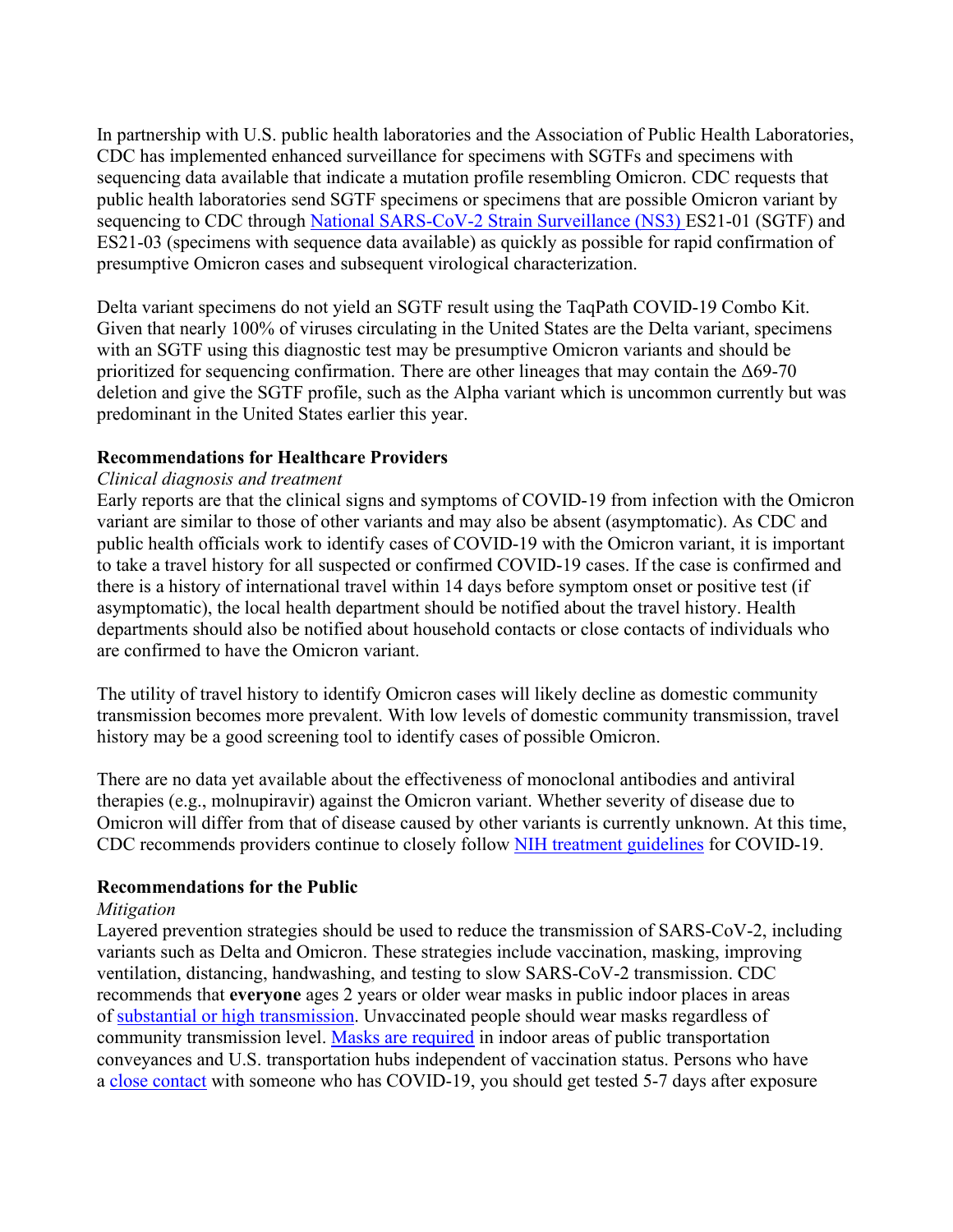(even if they are asymptomatic) and wear a mask indoors in public for 14 days following exposure or until their test result is negative. Persons who develop symptoms of COVID-19 should get [tested](https://t.emailupdates.cdc.gov/r/?id=h579d74dd,1566335d,1566c498&ACSTrackingID=USCDC_511-DM71191&ACSTrackingLabel=HAN%20459-%20Professional%20and%20Media%20Partners) and [stay home](https://t.emailupdates.cdc.gov/r/?id=h579d74dd,1566335d,1566c499&ACSTrackingID=USCDC_511-DM71191&ACSTrackingLabel=HAN%20459-%20Professional%20and%20Media%20Partners) until their test result is negative; persons who have a positive test result should isolate at home for 10 days.

#### *Vaccination*

Vaccination remains vital to COVID-19 pandemic control. The COVID-19 vaccines approved or authorized in the United States are highly effective at preventing severe disease and death from the Delta variant, which is currently the dominant variant circulating in the U.S. CDC recommends that everyone ages 5 and older should be fully vaccinated against COVID-19 as soon as possible. In addition, CDC recommends all persons age 18 years and older receive a booster dose [at the](https://t.emailupdates.cdc.gov/r/?id=h579d74dd,1566335d,1566c49a&ACSTrackingID=USCDC_511-DM71191&ACSTrackingLabel=HAN%20459-%20Professional%20and%20Media%20Partners)  [recommended interval.](https://t.emailupdates.cdc.gov/r/?id=h579d74dd,1566335d,1566c49a&ACSTrackingID=USCDC_511-DM71191&ACSTrackingLabel=HAN%20459-%20Professional%20and%20Media%20Partners) CDC will provide updates as soon as more information is available about vaccine effectiveness against the Omicron variant.

## **For More Information**

- [National SARS-CoV-2 Strain Surveillance](https://t.emailupdates.cdc.gov/r/?id=h579d74dd,1566335d,1566c49b&ACSTrackingID=USCDC_511-DM71191&ACSTrackingLabel=HAN%20459-%20Professional%20and%20Media%20Partners)
- For questions or concerns about specimen shipment or sequencing, please email: [eocevent506@cdc.gov.](mailto:eocevent506@cdc.gov)
- For more information about SARS-CoV-2 surveillance program at select airports, please email: [eocevent221@cdc,gov](mailto:eocevent221@cdc.gov)

#### **References**

- 1. SARS-CoV-2 Interagency Group, Situation Report for B1.1.529 November 28, 2021.
- 2. [https://www.who.int/news/item/26-11-2021-classification-of-omicron-\(b.1.1.529\)-sars-cov-2](https://t.emailupdates.cdc.gov/r/?id=h579d74dd,1566335d,1566c49c&ACSTrackingID=USCDC_511-DM71191&ACSTrackingLabel=HAN%20459-%20Professional%20and%20Media%20Partners) [variant-of-concern](https://t.emailupdates.cdc.gov/r/?id=h579d74dd,1566335d,1566c49c&ACSTrackingID=USCDC_511-DM71191&ACSTrackingLabel=HAN%20459-%20Professional%20and%20Media%20Partners)
- 3. [Frequently asked questions for the B.1.1.529 mutated SARS-CoV-2 lineage in South Africa -](https://t.emailupdates.cdc.gov/r/?id=h579d74dd,1566335d,1566c49d&ACSTrackingID=USCDC_511-DM71191&ACSTrackingLabel=HAN%20459-%20Professional%20and%20Media%20Partners) **[NICD](https://t.emailupdates.cdc.gov/r/?id=h579d74dd,1566335d,1566c49d&ACSTrackingID=USCDC_511-DM71191&ACSTrackingLabel=HAN%20459-%20Professional%20and%20Media%20Partners)**
- 4. [https://www.thermofisher.com/us/en/home/clinical/clinical-genomics/pathogen-detection](https://t.emailupdates.cdc.gov/r/?id=h579d74dd,1566335d,1566c516&ACSTrackingID=USCDC_511-DM71191&ACSTrackingLabel=HAN%20459-%20Professional%20and%20Media%20Partners)[solutions/covid-19-sars-cov-2/multiplex.html](https://t.emailupdates.cdc.gov/r/?id=h579d74dd,1566335d,1566c516&ACSTrackingID=USCDC_511-DM71191&ACSTrackingLabel=HAN%20459-%20Professional%20and%20Media%20Partners)

*The Centers for Disease Control and Prevention (CDC) protects people's health and safety by preventing and controlling diseases and injuries; enhances health decisions by providing credible information on critical health issues; and promotes healthy living through strong partnerships with local, national, and international organizations.*

#### **Categories of Health Alert Network messages:**

**Health Alert** - Requires immediate action or attention; highest level of importance

**Health Advisory** - May not require immediate action; provides important information for a specific incident or situation